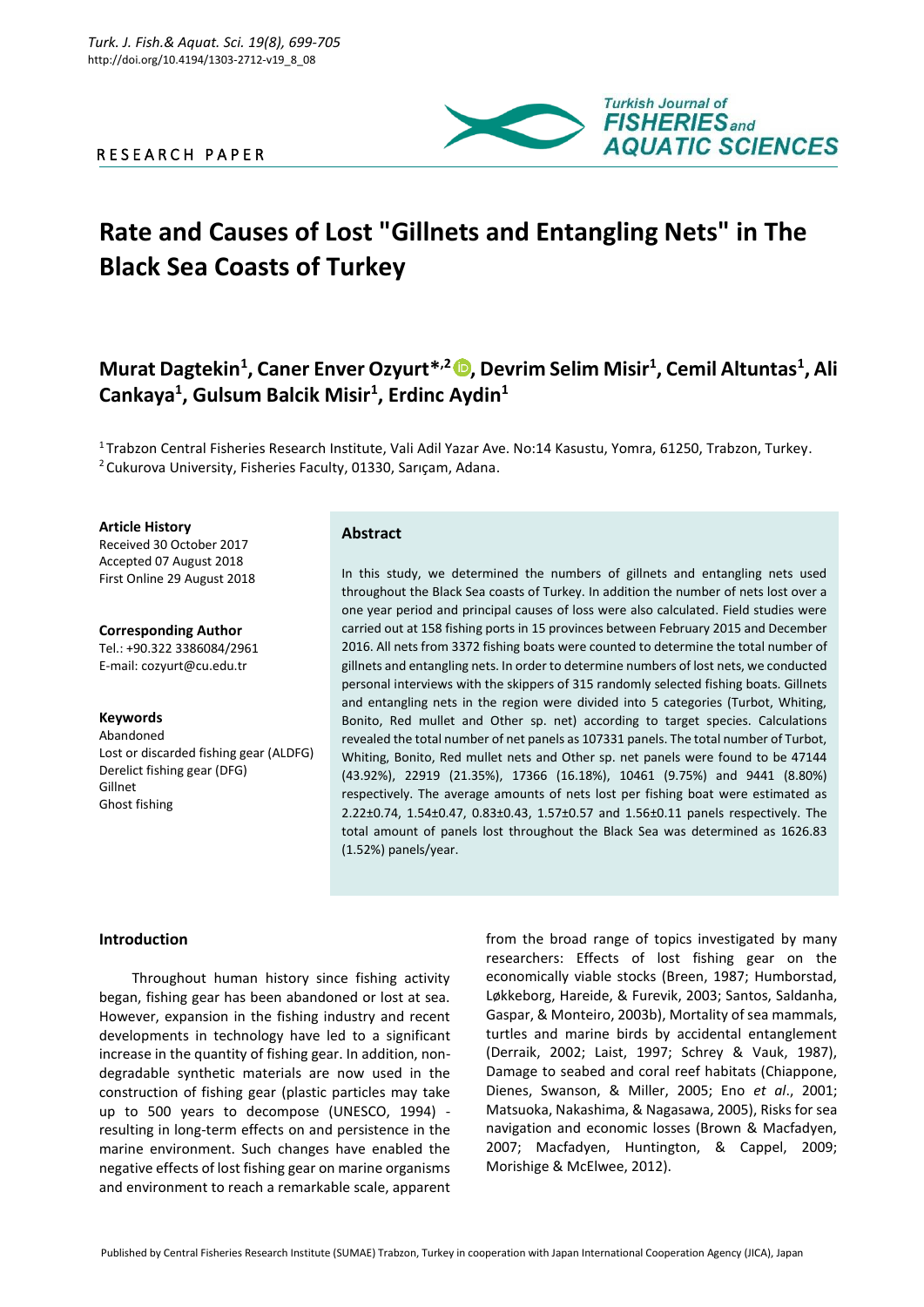Lost or abandoned fishing gear which continues to capture fish and other marine life without human control is defined as Ghost fishing. The impact of ghost fishing is also dependent on the type of derelict fishing gear. Fishing gear requiring active human control such as trawl nets and purse seines, may become virtually inert and probably catches insignificant numbers of animals after becoming derelict. By contrast, gear which normally fishes passively, such as traps, and gillnets, may continue to fish at significant rates after loss/abandonment. The main issues caused by ghost fishing are therefore related to passive fishing gear and the subsequent mortality caused. In order to estimate mortality rates, it is first necessary to determine the amount of fishing gear lost over a specified time period, however, such relevant information is limited. The lack of data makes it difficult to predict the extent of the effects of lost fishing gear on marine organisms and the surrounding ecosystem. A number of researchers have tried different methods to determine amounts of lost fishing gear. Matsuoka, Osako, and Miyagi (1997) determined the numbers of lost finfish cages in Japan by scuba diving. Stevens, Vining, Biersdorfer and Donaldson (2000) employed side scan sonar to estimate the amount of lost crab cages in Alaska. Needless to say, the use of direct underwater observation methods such as scuba in large marine areas and under different environmental conditions requires intensive labor costs and other expenses. For these reasons, in recent studies, it has been preferred to establish quantities of lost fishing gear through dialogue with fishermen (Ozyurt, Mavruk, & Kiyaga, 2012; Santos, Saldanha, Gaspar, & Monteiro, 2003a; Yildiz & Karakulak, 2016).

700

The most important marine fishing region of Turkey is the Black Sea from which more than 70% of the total fishery production is obtained. For this reason, there is a large fishing fleet operating in the region. An important of this fishing fleet operates using different types of gillnets and entangling nets (set gillnets, drifting gillnets, encircling gillnets and trammel nets) to catch target species such as Turbot, Whiting, Bonito and Red mullet. However, no numerical data exists about total numbers of gill nets and entangling nets used and lost in the region.

In this study, we determine the total numbers of gillnets and entangling nets used throughout the Black Sea coasts of Turkey. In addition, the numbers and causes of gillnets and entangling nets lost during one year were identified.

#### **Materials and Methods**

Fieldwork was carried out between February 2015 and December 2016, at 158 fishing ports of 15 provinces on the Black Sea coast of Turkey (Figure 1). In order to determine total numbers of gillnets and entangling nets, 5141 fishing boat captains were interviewed. In order to meet with fishermen, firstly, informative meetings were organized with the Provincial Directorate of the Ministry of Food, Agriculture and Livestock and Regional Fisheries Cooperatives. A work program was devised for each fishing port as an outcome of the meetings. Within the scope of the program, project personnel met with fishing boat captains at the fishing ports and a questionnaire was conducted. The questionnaire is shown in Appendix 1.



**Figure 1.** Study area and number of lost set nets according to provinces (**C**): The diameter of the circle shows 83 lost panels)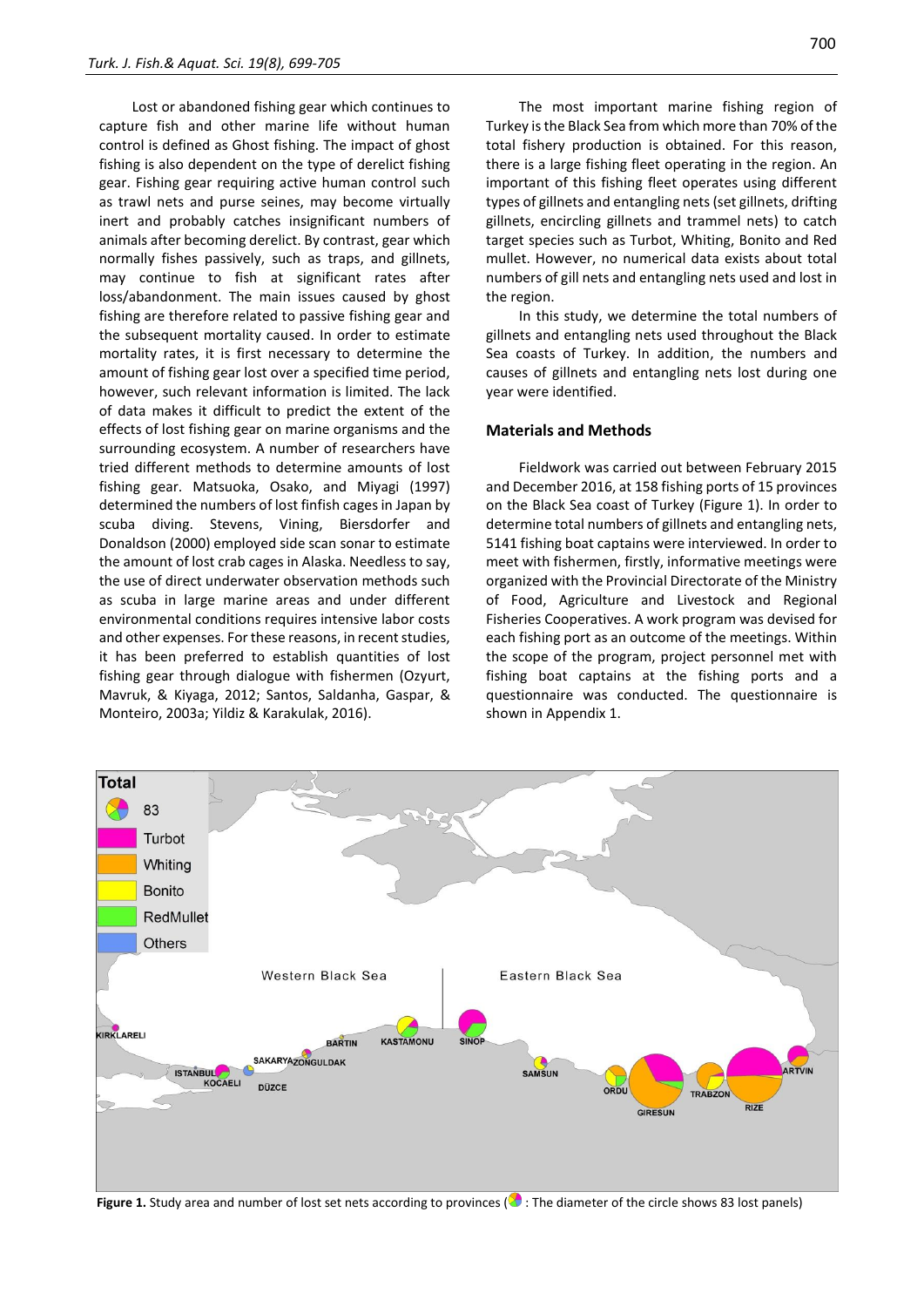A simple random sampling method was used to determine the number of lost gillnets and entangling nets. Since the size of the target population was known in the study, the number of questionnaires to be applied was calculated using the following equation (Yamane, 1967);

$$
n = \frac{N * d^{2} * p * q}{d^{2} * (N - 1) + t^{2} * p * q}
$$

N=Total number of boats using gillnets and entangling nets

n=Number of boats to be sampled

p=Probability of loss of gillnets and entangling nets q=Probability of no loss of gillnets and entangling nets

t=Theoretical value for a determined confidence interval, (95%)

d=Error proportion assumed with respect to the obtained frequency of the determined event (5%).

With the help of this equation, the number of fishing boats to be sampled was determined as 315 which was proportionally distributed to the provinces.

Gillnets and entangling nets are divided into 5 groups considering target species (Turbot net, Whiting net, Bonito net, Red mullet net and Other nets). The total number of gillnets and entangling nets and loss rates for these five groups were examined separately. Other nets are gillnets and entangling nets which are relatively few in number, used to capture different species such as scorpion fish, horse mackerel, sea bass, shad etc.

Using the survey data, the "total lost net" count for Turbot, Whiting, Bonito, Red mullet and Other nets was determined using the equation given below (Yamane, 1967),

$$
\hat{X} = \sum_{i=1}^{M} \frac{N_i}{n_i} \sum_{j=1}^{n_i} x_{ij}
$$

M: Total number of fishery ports

Ni: Total number of boats using relevant net type in fishery port (i)

ni: Number of sampled boats using relevant net type in fishery port (i)

xij: Number of relevant lost nets of boat (j) in fishery port (i)

Average number of nets lost per boat was calculated with the equation given below (Yamane, 1967);

$$
\bar{X} = \frac{\hat{X}}{N}
$$

Variance and standard error of average number of nets lost per boat were calculated with the equation given below (Yamane, 1967).

$$
Var(\bar{X}) = \frac{\sum_{i=1}^{M} N_i^2 \frac{(N_i - n_i)}{N_i} \frac{Var_i}{n_i}}{N^2}
$$

Var: Variance of the average numbers of nets lost from boats sampled in fishery port (i).

The causes of loss were divided into three groups: Poor weather conditions, Conflict with other fishing gear and Other reason. Other reasons included vandalism, effects of current, failure during fishing operations and inadvertent net damage by marine organisms such as dolphins.

#### **Results**

It was determined that 3372 of a total 5141 fishing boats were fishing with gillnets and entangling nets. The total number of gillnets and entangling nets in the boats comprised 107331 panels. The number of gillnets and entangling nets for Turbot, Whiting, Bonito and Red mullet constitute 91% of the total number of nets. According to the net classification by considering target species; the numbers of Turbot, Whiting, Bonito, Red mullet and Other nets were determined as 47144 (43.92%), 22919 (21.35%), 17366 (16.18%), 10461 (9.75%) and 944116 (8.80%), respectively (Table 1). The Turkish Black Sea coast is divided into two fishing regions known as the "Eastern Black Sea" and the "Western Black Sea" (Figure 1). The obtained data reveals that over 70% of "gillnet and entangling nets" were employed in the Eastern Black Sea.

In the Black Sea coast of Turkey, the number of lost "gillnets and entangling nets" within a year was determined as 1626.83 panels/year. According to this data, the loss rate was calculated at 1.52%. In addition, it was determined that 92% of these losses occurred in the Eastern Black Sea Region (Figure 1). The results showed that the most important cause of the loss was poor weather conditions (52%), followed by conflict with other fishing gear (41.40%) and Other reasons (5.73%).

Turbot nets are demersal set gillnets made of polyimide material with mesh size of 300-360 mm and twine thickness of 210 D/6-9 no. The overall dimension of each panel is approx. 70 m length by 2 m depth. The commercial fishing season for turbot nets is between one-two months carried out mainly in spring. Turbot demersal set gillnets constitute approx. 43.92% of total nets in the Black Sea (47144 panels). Approximately 61% of these nets are employed in the Eastern Black Sea. The results obtained showed that the average loss of nets per boat was 2.22±0.74 panels. It was also found that within a one year period, 279 fishing boats had lost their turbot net. According to this data, the total loss of turbot nets was calculated as 619.38 (1.31%) panels/year. It was also determined that 90% of losses occurred in the Eastern Black Sea. The most important reason for loss of turbot nets was determined to be conflict (50%),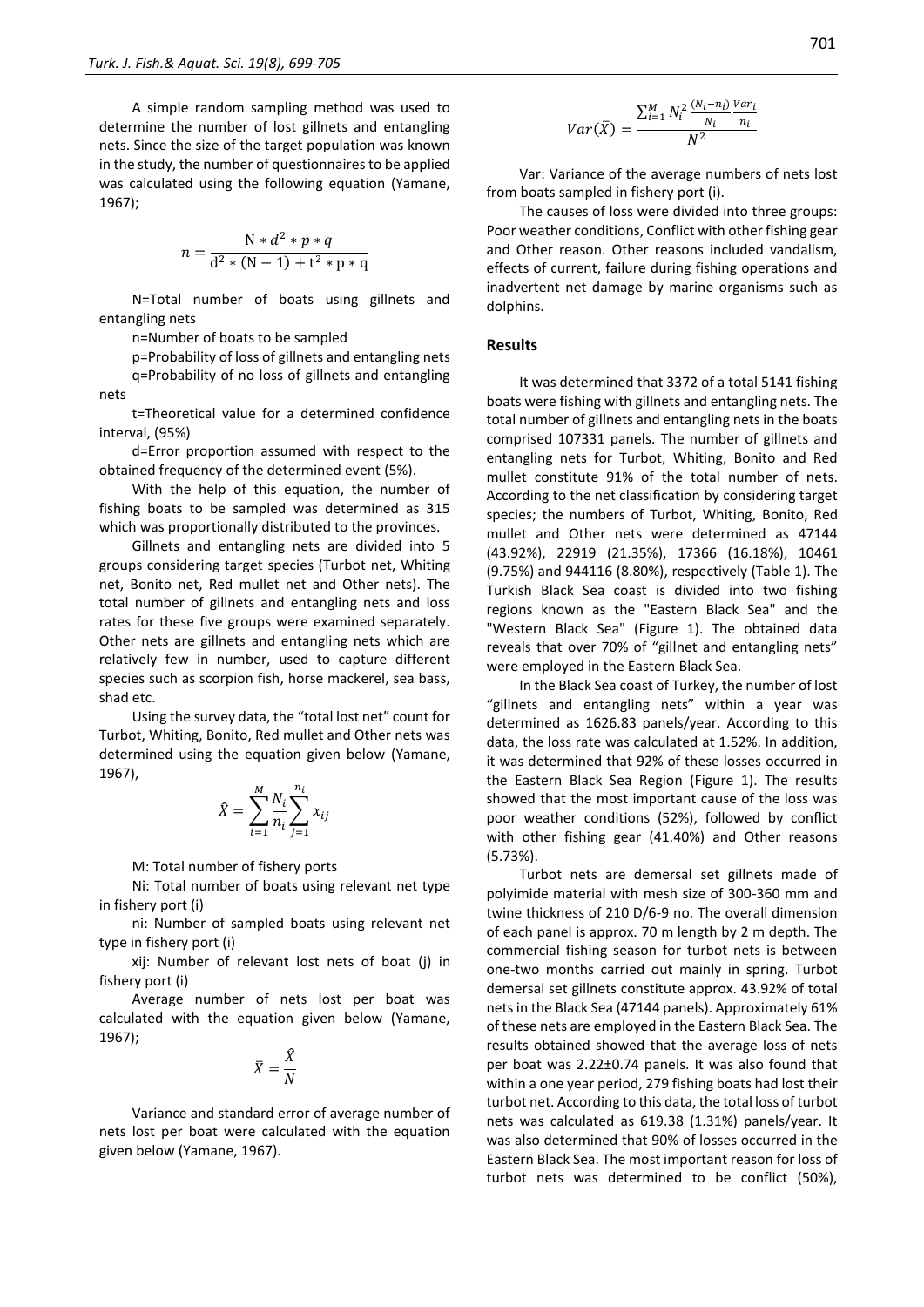| Type of Net   | Numbers of<br><b>Nets</b> | Average<br>Loss per<br>Boat | Numbers of<br>Boats that<br>lost nets | <b>Total Loss</b> | Loss Rate<br>(%) | Reasons for Loss |                            |       |
|---------------|---------------------------|-----------------------------|---------------------------------------|-------------------|------------------|------------------|----------------------------|-------|
|               |                           |                             |                                       |                   |                  | Conflict         | Poor Weather<br>Conditions | Other |
| Turbot        | 47144                     | $2.22 \pm 0.74$             | 279                                   | 619.38            | 1.31             | 50               | 39.47                      | 10.53 |
| Whiting       | 22919                     | $1.54 \pm 0.47$             | 460                                   | 708.4             | 3.09             | 48.21            | 50.00                      | 1.79  |
| <b>Bonito</b> | 17366                     | $0.83 \pm 0.43$             | 177                                   | 146.91            | 0.85             | 42.86            | 47.62                      | 9.52  |
| Red mullet    | 10461                     | $1.57 \pm 0.57$             | 82                                    | 128.74            | 1.23             | 23.53            | 70.59                      | 5.88  |
| Other         | 9441                      | $1.56 \pm 0.11$             | 15                                    | 23.4              | 0.25             | 24               | 72.00                      | 4.00  |
| Total         | 107331                    | $\overline{\phantom{a}}$    | ٠.                                    | 1626.83           | 1.52             | $\overline{a}$   | ۰                          |       |

followed by Poor weather conditions (39.47%) and Other reasons (10.53%).

Both demersal set gillnets and trammel nets are used in the Whiting fishery. Gillnets and the inner panels of trammel nets are of the same mesh size (30-40mm) and twine thickness (Polyimide 210D/1-2 no). Mesh size of the outer section of the trammel net measured 160- 200mm with a twine thickness of 210D/6-9no. The overall dimension of one panel was approx. 110-130 m length and 2-2.5 m depth. The commercial fishing season for Whiting is continuous throughout the year. Whiting nets constitute 21.35% of total nets in the Black Sea (22919 panels), 95% of which are employed in the Eastern Black Sea. The average loss of nets per boat equalled 1.54±0.47 panels with total loss calculated as 708.40 panels (3.09%) from a total of 460 boats. It was further determined that more than 98% of losses occurred in the Eastern Black Sea. The most important causes for loss of whiting nets were determined as Poor weather conditions (50%), followed by Conflict (41.40%) and Other reasons (5.73%). These results show that losses of whiting nets were highest both numerically and proportionally.

Bonito nets are drift nets with mesh sizes varying between 44-88 mm and a twine thickness of 210d/2-4 no. In general, 3-9 horizontal panels and 4-8 vertical panels are combined for a drifting gillnet. The dimensions of each panel range between 100-160 m length and 30-100 mesh depth. Drifting gillnets can be used as encircling gillnets at certain times by only increasing the weight of the footrope. In our study, the number of Bonito nets in operation in the Black Sea totaled 17366 panels with more than 70% being used in the Eastern Black Sea region. The average loss of nets per boat numbered 0.83±0.43 panels with 177 boats losing Bonito nets. According our data, the total number of losses was 146.91 panels (0.85%) with approximately 75% of losses occurring in the Eastern Black Sea. It was found that the most important causes of loss were Poor weather conditions (47.62%), followed by Conflict (42.86%) and Other reasons (9.52%).

Both Demersal set gillnets and Trammel nets are used in Red mullet fishing. Gillnets and the inner panels of trammel nets are of the same mesh sizes (28-44mm) and twine thickness (Polyimide 210D/1-110D/2 no). The mesh size of the outer net of the Trammel net was 140- 220 mm with a twine thickness of 210D/6 no. The overall dimensions of each panel were approx. 100 m length and 50-70 mesh depth. The commercial fishing season for Red mullet is continuous throughout the year. However, fishery operations are concentrated in autumn and from mid-spring to mid-summer. It was determined that a total of 10461 Red mullet net panels were used, of which 8190 (78.3%) were employed in the Eastern Black Sea and 2271 (21.7%) in the Western Black Sea. A total of 82 boats lost nets with the average loss per boat of red mullet nets being 1.57±0.57 panels According to these data, the total loss amounted to 128.74 (1.23%) panels/year. The most important causes of net losses were Poor weather conditions (52.87%) followed by Conflict (41.40%) and Other reasons (5.73).

Other gillnets and entangling nets operated at virtually the same levels in both the eastern and western Black Sea with the total number of nets used in the region determined as 9441 panels. The average number of losses per boat was 1.56±0.11 and the number of boats that lost nets was 15. According to these data, the total number of lost nets was calculated as 23.40 (0.25%) panels. Poor weather conditions were identified as the most important cause of net loss (52.87%) followed by Conflict (41.40%) and Other reason (5.73%).

#### **Discussion**

Fishing gear can be lost for many reasons such as conflict with other fishing gear, poor weather conditions, vandalism, and operational fishing factors. However, the cause and extent of loss are determined by parameters such as operational depth and area, fishing activity intensity and fishing season. For example, Santos *et al*. (2003a) found that the rate of loss per vessel in local, coastal and hake fishing in the Algarve to be 3.2, 5.1 and 7.4 panels, respectively. The boats in the local category were defined as fishing boats less than 9 m operating at distances of up to 3 nm from the shore. Coastal boats were defined as fishing boats larger than 9 m working up to 10 km from the shore. Hake boats were classified as operational in the coastal category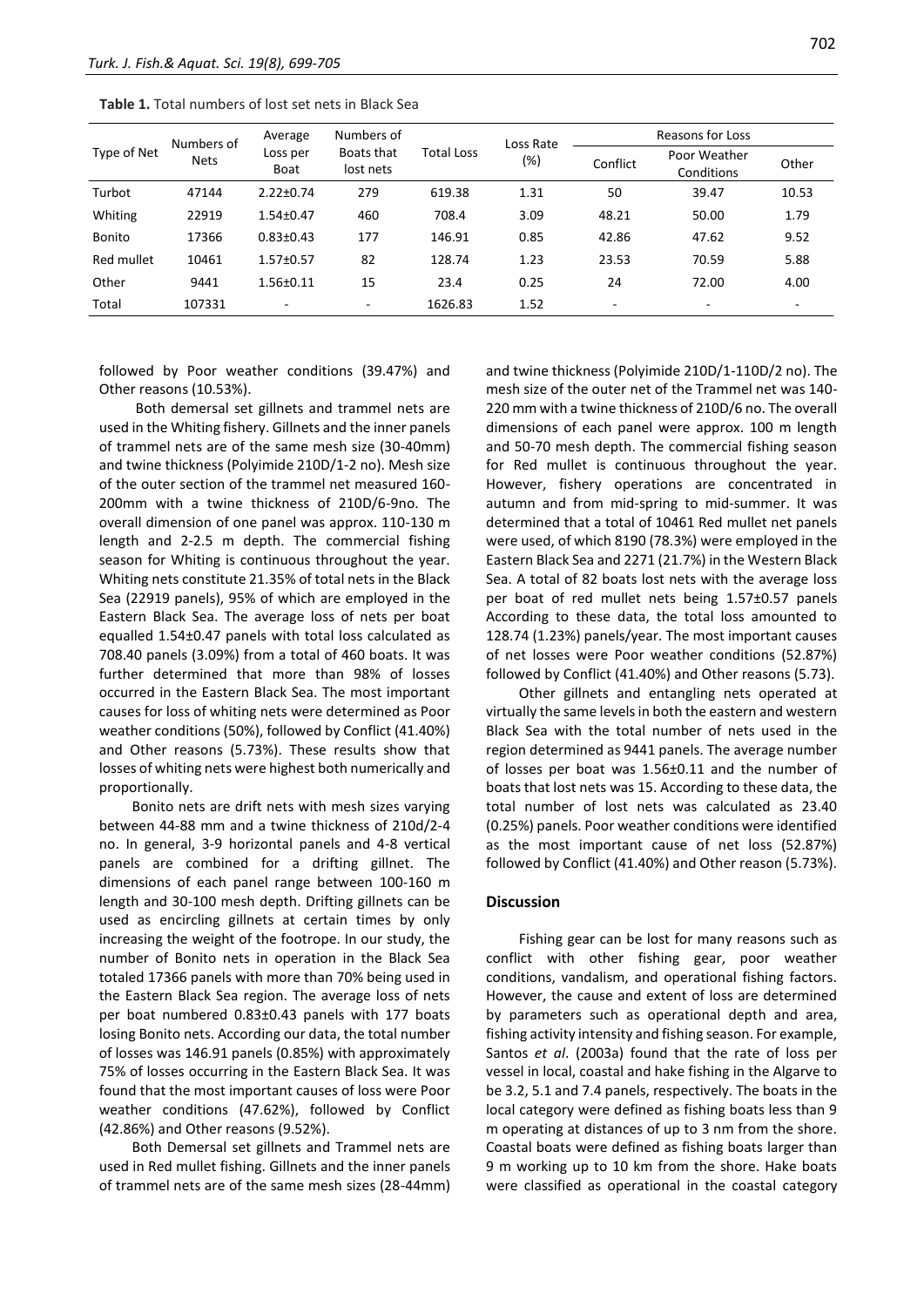with the fishing depth varying between 100-700m. Ozyurt *et al*. (2012) investigating in Iskenderun Bay determined the average number of lost nets per boat for the Solea trammel net, Shrimp trammel net and Other gill and trammel net as 5.35, 4.33 and 3.33 panels, respectively. Researchers stated that common sole nets are employed at greater depths than shrimp and other nets. These results reinforce the hypothesis that there is a positive relationship between the number of lost panels and depth of fishery operation. The reason for this was explained by the lower possibility of retrieval of lost nets in deep waters compared to shallow waters (Ozyurt *et al*., 2012; Santos *et al*., 2003a). In this study, the highest numbers of lost net were identified as whiting and turbot nets (708 and 619 panel/year, respectively). In the Black Sea, turbot and whiting fishing is usually carried out to depths of 100 m. For Bonito, Red mullet and Other nets used mainly in the coastal waters, lost nets were determined as 147, 129 and 23 panels/year, respectively. These results support the opinion that there is an increase in the number of nets astray with increasing seawater depth.

The number of turbot nets in operation in the Black Sea was found to be more than twice that of whiting nets. In addition, the average number of nets astray per boat was higher for turbot nets (2.22±0.74 panels/year) than for whiting nets (1.54±0.47 panels/year). However, a higher number of boats lost whiting nets (460 vessels) than turbot nets (279 vessels). As a result, the total number of losses (708 panels/year) determined for whiting nets was higher than for turbot nets (619 panels/year). This was most likely due to the longer whiting fishing season (all-year round) as opposed to the turbot fishing season which is normally carried out in spring (1-2 month period). The extended net exposure would lead to an increased risk of losing whiting nets. In addition, fishermen believe that the edges of the holes (area that increases the depth very quickly) were more efficient in term of whiting fishing than the other regions. For this reason, whiting nets were set as close as possible to the edge of holes. However, due to poor weather conditions, currents and conflict with other gear the nets could easily slide into the holes and therefore cannot be retrieved by fishermen, naturally, the possibility of the loss of whiting nets increases. These results indicate that the operational area and the length of fishing season are parameters affecting numbers of nets lost.

For almost all net types, the most important causes of loss were determined as poor weather conditions. However, for turbot nets the main cause of loss was identified as conflict. In turbot fishing, the nets remain for a of fifteen days upon deployment to the bottom, after which the net is retrieved by fishermen, individuals caught are collected and the net is reset in the same area. The lengthy duration of the operation will increase the risk of conflict with other fishing gear especially purse seine.

In this study, the eastern and western regions of the Black Sea were compared in terms of total net numbers and loss rates. Our results show that the eastern Black Sea displays very high values in terms of both the total number of nets in operation (61%, 95%, 70%, 78% for turbot, whiting, bonito and red mullet nets respectively) and net loss rates (89%, 98%, 75% %88 for turbot, whiting, bonito and red mullet nets respectively). Although the number of Other nets was high in the western Black Sea, it was seen that the loss rate of Oter nets (80%) was high in the eastern Black Sea. This suggests that net loss is highest in areas where fishing activity is intense.

The data obtained in this study show that the ratio of total loss gillnets and entangling nets in Turkish Black Sea coastal waters was 1.59%. Poor weather conditions were determined as the most important cause of loss for all net types with the exception of turbot nets, which were more adversely affected by conflict. It was also seen that the rates of nets adrift in the eastern Black Sea region were very high compared to those for the western Black Sea region.

#### **Acknowledgment**

This study was funded by the General Directorate of Agricultural Research and Policies. The data were collected within the framework of TAGEM /HAYSUD/2015/A11/P-09/02 "Investigation of Gillnets and Effects in Black Sea Fisheries" project. The authors are grateful to the anonymous referee for their valuable input on an earlier version of the article and to Alison Kideyş for her linguistic corrections. Also, we thank Serdar Sakınan for his contribution.

#### **References**

- Breen, P. A. (1987). Mortality of Dungeness Crabs Caused by Lost Traps in the Fraser River Estuary, British Columbia. *North American Journal of Fisheries Management, 7*(3), 429-435. https://doi.org/10.1577/1548- 8659(1987)7<429:MODCCB>2.0.CO;2
- Brown, J., & Macfadyen, G. (2007). Ghost fishing in European waters: Impacts and management responses. *Marine Policy, 31*(4), 488-504.
	- https://doi.org/10.1016/j.marpol.2006.10.007
- Chiappone, M., Dienes, H., Swanson, D.W., & Miller, S.L. (2005). Impacts of lost fishing gear on coral reef sessile invertebrates in the Florida Keys National Marine Sanctuary. *Biological Conservation, 121*(2), 221-230. https://doi.org/10.1016/j.biocon.2004.04.023
- Derraik, J.G.B. (2002). The pollution of the marine environment by plastic debris: a review. *Marine Pollution Bulletin, 44*(9), 842-852. PII S0025- 326x(02)00220-5
- Eno, N.C., MacDonald, D.S., Kinnear, J.A.M., Amos, S.C., Chapman, C.J., Clark, R.A., & Munro, C. (2001). Effects of crustacean traps on benthic fauna. *Ices Journal of Marine Science, 58*(1), 11-20. https://doi.org/10.1006/jmsc.2000.0984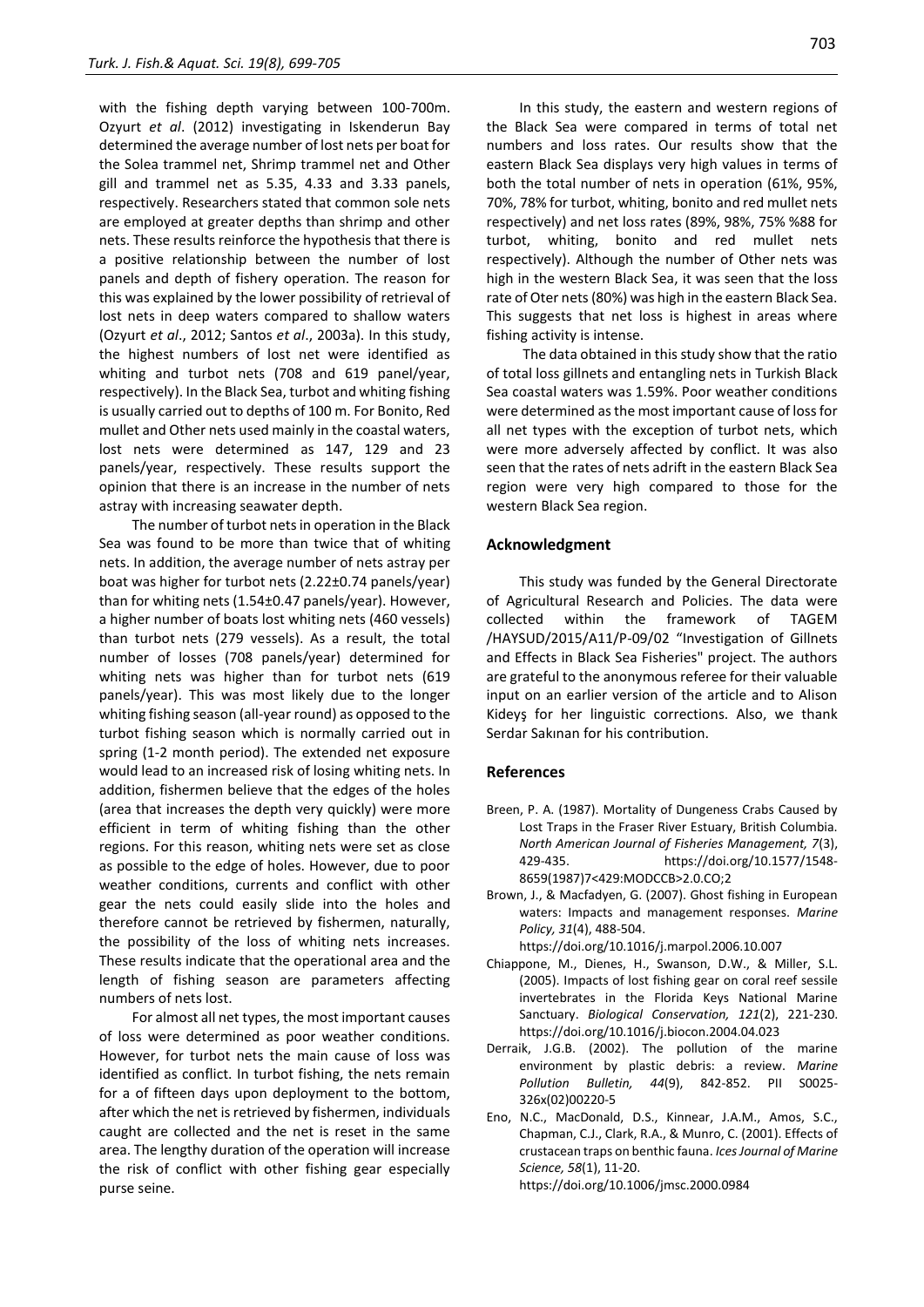- Humborstad, O.-B., Løkkeborg, S., Hareide, N.-R., & Furevik, D.M. (2003). Catches of Greenland halibut (*Reinhardtius hippoglossoides*) in deepwater ghost-fishing gillnets on the Norwegian continental slope. *Fisheries Research, 64*(2-3), 163-170. https://doi.org/10.1016/s0165- 7836(03)00215-7
- Laist, D.W. (1997). Impacts of Marine Debris: Entanglement of Marine Life in Marine Debris Including a Comprehensive List of Species with Entanglement and Ingestion Records *Marine Debris* (pp. 99-139): Springer.
- Macfadyen, G., Huntington, T., & Cappell, R. (2009). Abandoned, lost or otherwise discarded fishing gear.*UNEP Regional Seas Reports and Studies,* No. 185; *FAO Fisheries and AquacultureTechnical Paper,* No. 523. Rome, UNEP/FAO. 115p.
- Matsuoka, T., Nakashima, T., & Nagasawa, N. (2005). A review of ghost fishing: scientific approaches to evaluation and solutions. *Fisheries Science, 71*(4), 691-702. <https://doi.org/10.1111/j.1444-2906.2005.01019.x>
- Matsuoka, T., Osako, T., & Miyagi, M. (1997). Underwater observation and assessment on ghost fishing by lost fishtraps. *Paper presented at the Fourth Asian Fisheries Forum*, Beijing.
- Morishige, C., & McElwee, K. (2012). At-sea detection of derelict fishing gear in the North Pacific: An overview. *Marine Pollution Bulletin, 65*(1-3), 1-6. https://doi.org/10.1016/j.marpolbul.2011.05.017
- Ozyurt, C.E., Mavruk, S., & Kiyaga, V.B. (2012). The rate and causes of the loss of gill and trammel nets in Iskenderun Bay (north-eastern Mediterranean). *Journal of Applied Ichthyology, 28*(4), 612-616.

https://doi.org/10.1111/j.1439-0426.2012.02007.x

- Santos, M.N., Saldanha, H., Gaspar, M.B., & Monteiro, C.C. (2003a). Causes and rates of net loss of the Algarve (southern Portugal). *Fisheries Research, 64*(2-3), 115- 118. https://doi.org/10.1016/S0165-7836(03)00210-8
- Santos, M.N., Saldanha, H.J., Gaspar, M.B., & Monteiro, C.C. (2003b). Hake (*Merluccius merluccius* L., 1758) ghost fishing by gill nets off the Algarve (southern Portugal). *Fisheries Research, 64*(2-3), 119-128. https://doi.org/10.1016/s0165-7836(03)00211-x
- Schrey, E., & Vauk, G.J.M. (1987). Records of Entangled Gannets (Sula-Bassana) at Helgoland, German Bight. *Marine Pollution Bulletin, 18*(6b), 350-352. https://doi.org/10.1016/S0025-326x(87)80024-3
- Stevens, B.G., Vining, I., Byersdorfer, S., & Donaldson, W. (2000). Ghost fishing by Tanner crab (*Chionoecetes bairdi*) pots off Kodiak, Alaska: pot density and catch per trap as determined from sidescan sonar and pot recovery data. *Fishery Bulletin, 98*(2), 389-399.
- UNESCO. (1994). *Marine Debris: Solid Waste Management Action Plan for the Wider Caribbean*. Paris: IOC Technical Series.
- Yamane, T. (1967). *Elementary sampling theory*: Prentice-Hall, Englewood Cliffs, NJ.
- Yildiz, T., & Karakulak, F.S. (2016). Types and extent of fishing gear losses and their causes in the artisanal fisheries of Istanbul, Turkey. *Journal of Applied Ichthyology, 32*(3), 432-438. https://doi.org/10.1111/jai.13046